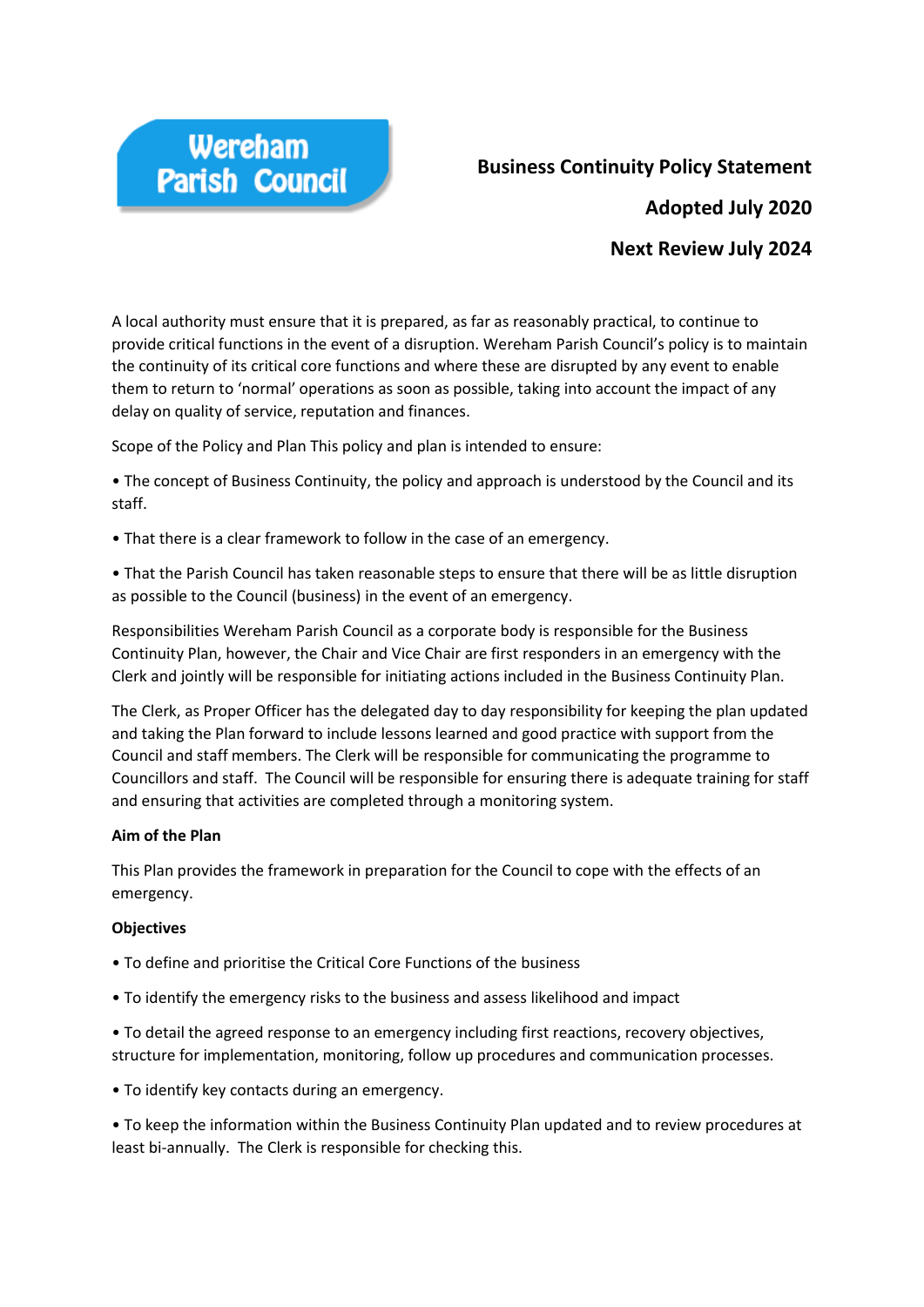## **Critical Core Functions of the business**

- Parish Clerk Office Their place of work is their home.
- Burials Wereham Cemetery

## **Other services that could be affected**

- Wereham Parish Council play area
- Wereham open space playing field
- Street lights
- Notice boards
- Dog bins

#### **Emergency Risks to the business**

- Fire (in relation to the Clerk's property where Council files are kept)
- Flood
- Theft/ break in (in relation to the Clerk's property where Council files are kept)
- Equipment failure
- Staff illness (epidemic)
- Loss of Clerk due to sudden or long term illness, incapacity or death
- Death or Serious injury to staff whist carrying out Council duties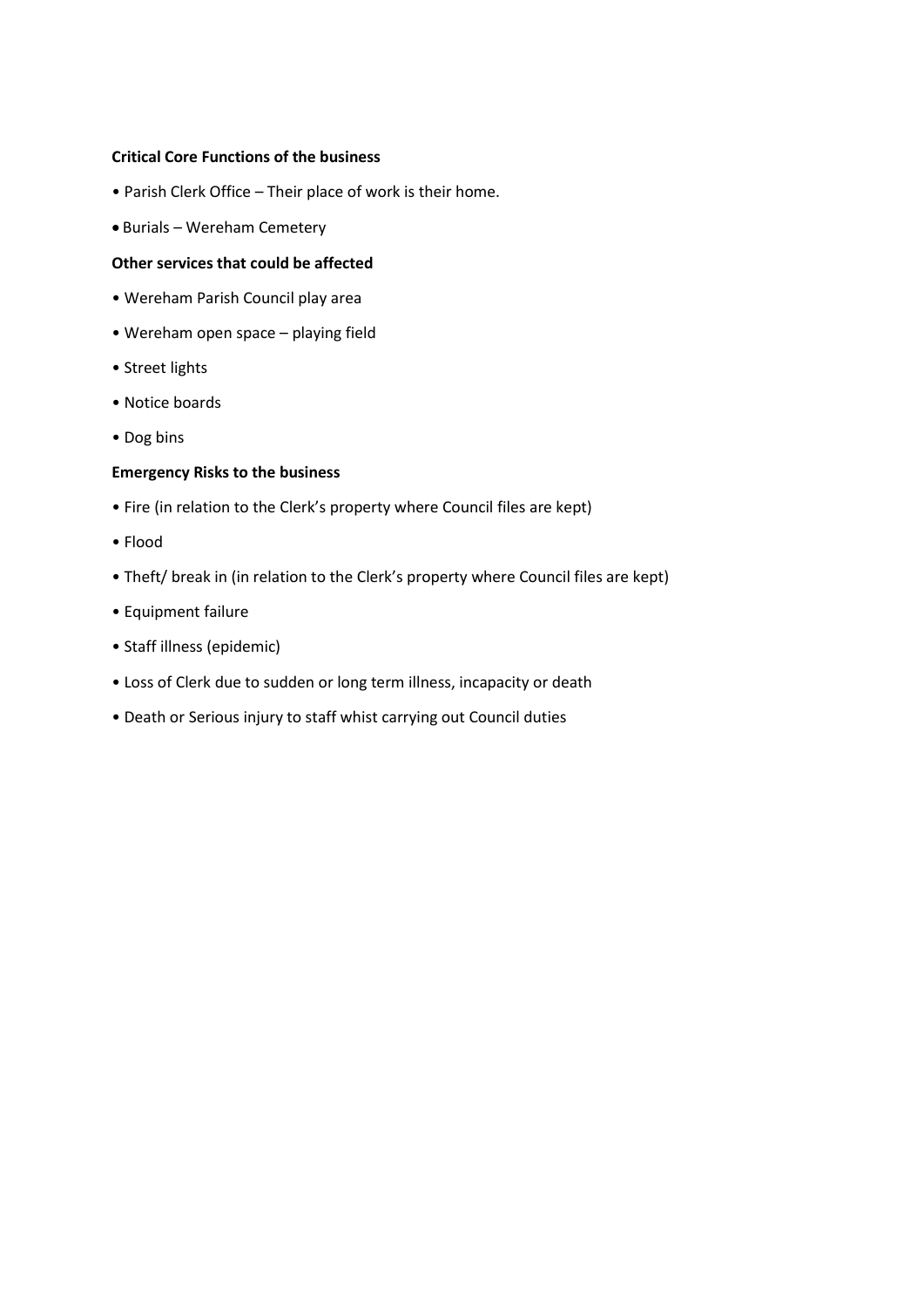#### **Risk Analysis**

**1) Loss of building due to fire.** (in relation to the Clerk's property where Council files are kept)

**Risk** - Low/ High

**Mitigation** - Fire alarm with frequent tests/ Insurance

**2) Loss of equipment due to fire, flood, equipment failure or theft** (in relation to the Clerk's property where Council files are kept)

**Risk** - Low/ High

**Mitigation** - Fire alarm with frequent tests/ PAT testing of equipment and visual inspections/ Insurance.

**Further Action** – Clerk to order PAT testing as soon as practicable.

**3) Loss of important documents due to fire, flood or theft.** (in relation to the Clerk's property where Council files are kept)

**Risk** - Low/ Medium

**Mitigation** - Electronic documents backed up and back up kept off site on a cloud based area - Dropbox. Land registry documents etc. can be sourced from national repositories.

**Further action** - Continue with a programme of scanning documents to be kept electronically. Passwords to the secure area cloud based area to be filed somewhere other than on the laptop.

#### **4) Loss of Council computer files due to fire, flood, breakdown or theft.**

**Risk** - Low/ Medium

**Mitigation -** Fire alarm with frequent tests/ PAT testing of equipment and visual inspections/ Electronic documents backed up and back up kept off site on a cloud based storage site – Drop box.

**Further Action** – Passwords to be stored in a secure way to access other than via the Council's files on the laptop.

**5) Staff illness.** 

**Risk** - Low/ High

#### **6) Loss of Clerk/ Deputy Clerk due to sudden or long term illness, incapacity or death**

**Risk** - Low/ Medium

**Mitigation** – Norfolk Association of Local Councils may provide support. Contingency budget in place to cover such costs.

#### **7) Death or Serious injury to member of staff whist carrying out Council duties.**

**Risk** - Low/ High

**Mitigation** - Safe systems of working, equipment is serviced regularly and staff training is undertaken. H&S legislation is observed and enshrined in Policy.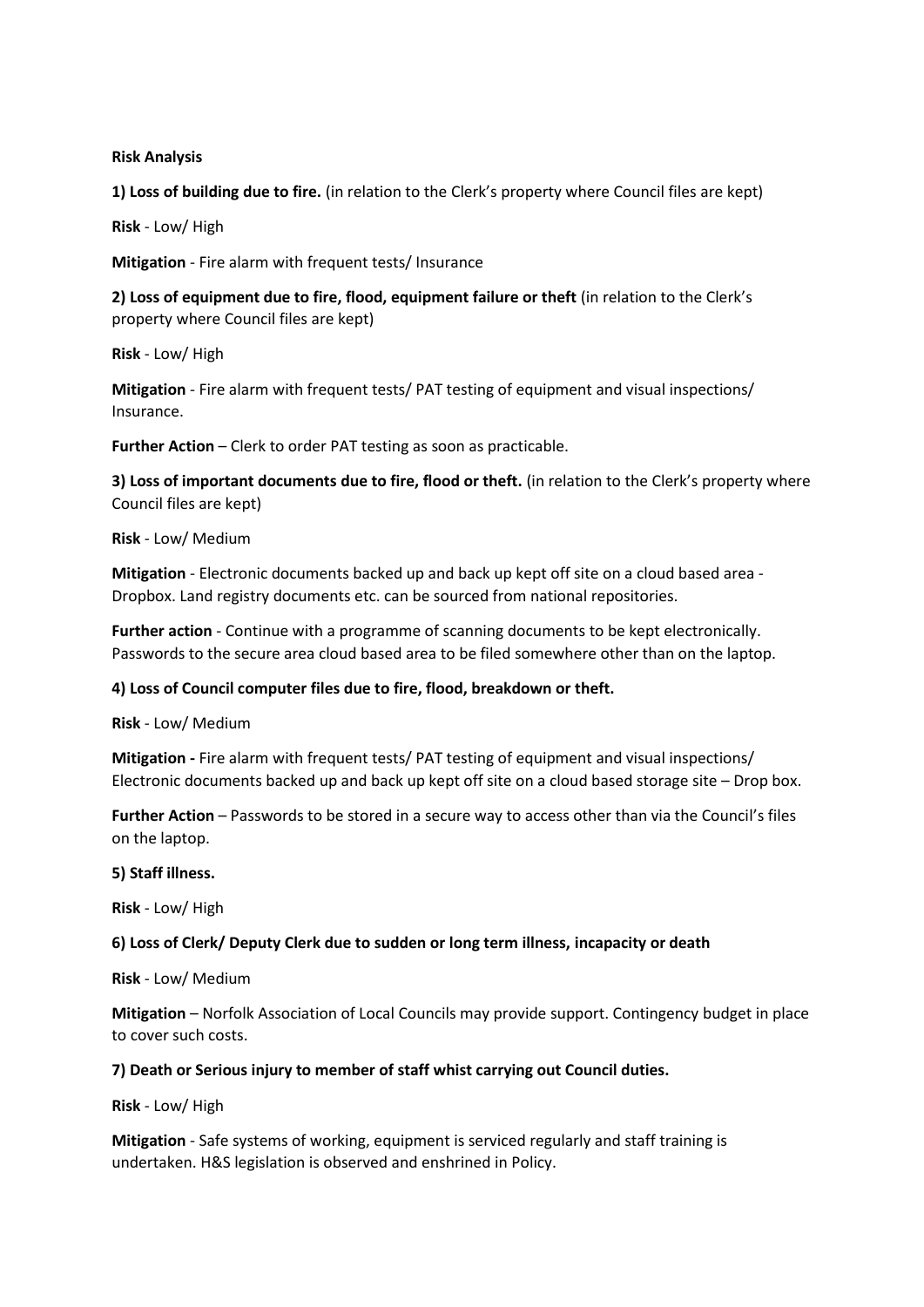#### **Should an emergency occur the following checklist should be used.**

### **Emergency Response Checklist For use during an emergency**

- Start a log of actions taken:
- Liaise with Emergency Services:
- Identify any damage:
- Identify Functions disrupted:
- Convene your Response / Recovery Team:
- Provide information to staff:
- Decide on course of action:
- Communicate decisions to staff and business partners:
- Provide public information to maintain reputation and business:
- Arrange a Debrief:
- Review Business Continuity Plan: